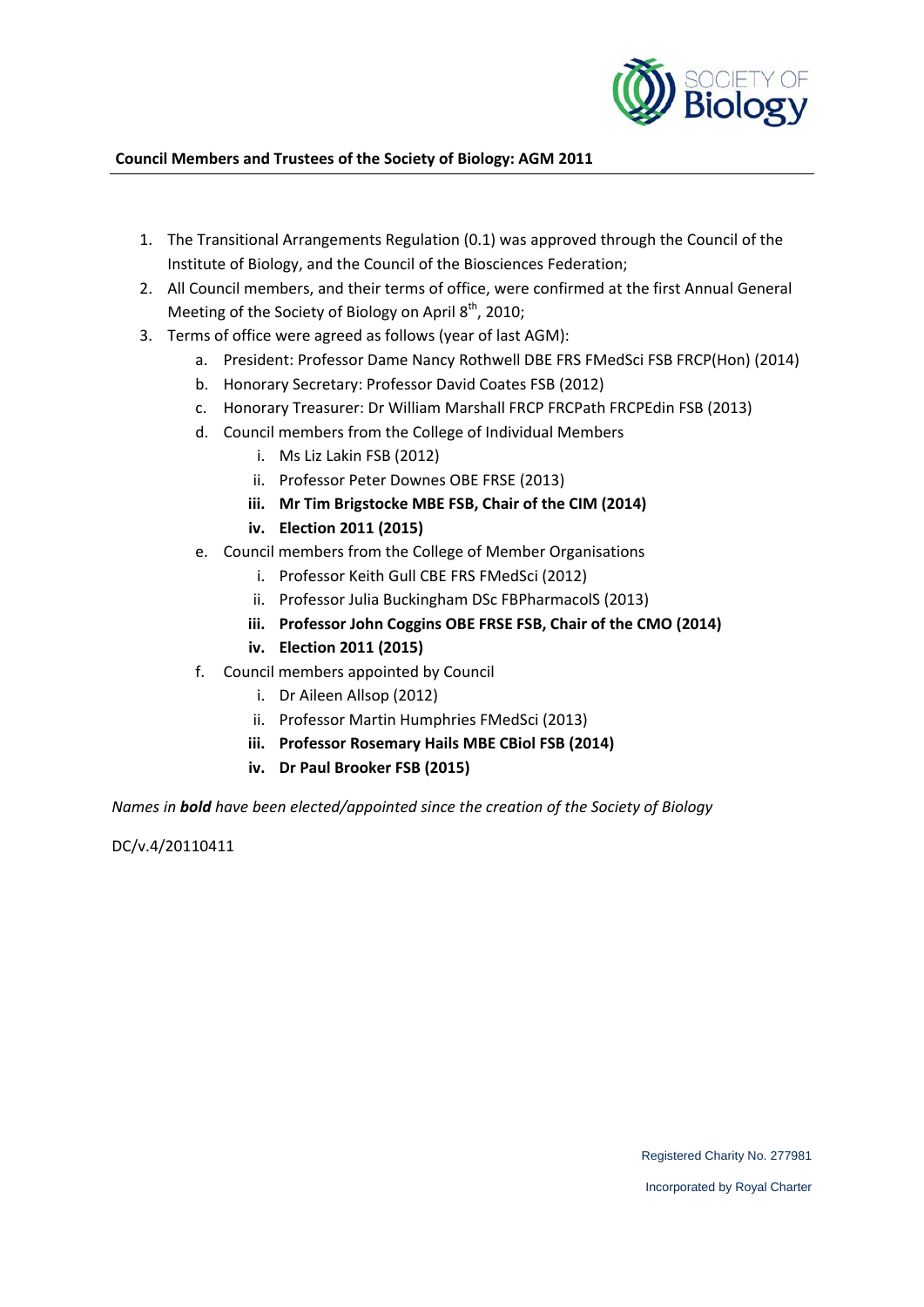

# **Council Meeting**

# **8 December 2011**

# **Charles Darwin House, 12 Roger Street, London WC1N 2JU**

# **Redacted Minutes**

# 1. Welcome and apologies

The President welcomed members and noted apologies. She also welcomed Dr Stephen Benn, who joined the Society on 1 November as Director of Parliamentary Affairs.

- Present: Professor Dame Nancy Rothwell Dr William Marshall Dr Aileen Allsop Dr Pat Goodwin Dr Liz Lakin Professor Rosie Hails Professor Pete Downes Dr Paul Brooker Professor John Coggins Dr Kim Hardie Professor Keith Gull (via teleconference)
- Observers: Dr Mark Downs, Chief Executive Professor Robert Freedman Ms Jen Crosk (Minutes) Mr Jon Kudlick (Section A) Ms Jackie Caine (Section A) Ms Rachel Lambert-Forsyth (Section A) Dr Laura Bellingan (Section A) Dr Stephen Benn (Section A) Dr Jenna Stevens-Smith (Section A) Dr Cliff Collis (Section A)
- Apologies: Professor David Coates, Honorary Secretary Mr Tim Brigstocke Professor Martin Humphries Professor Julia Buckingham Dr Simon Festing (Observer)

Charles Darwin House, 12 Roger Street, London WC1N 2JU Tel: +44 (0)20 7685 2550 info@societyofbiology.org www.societyofbiology.org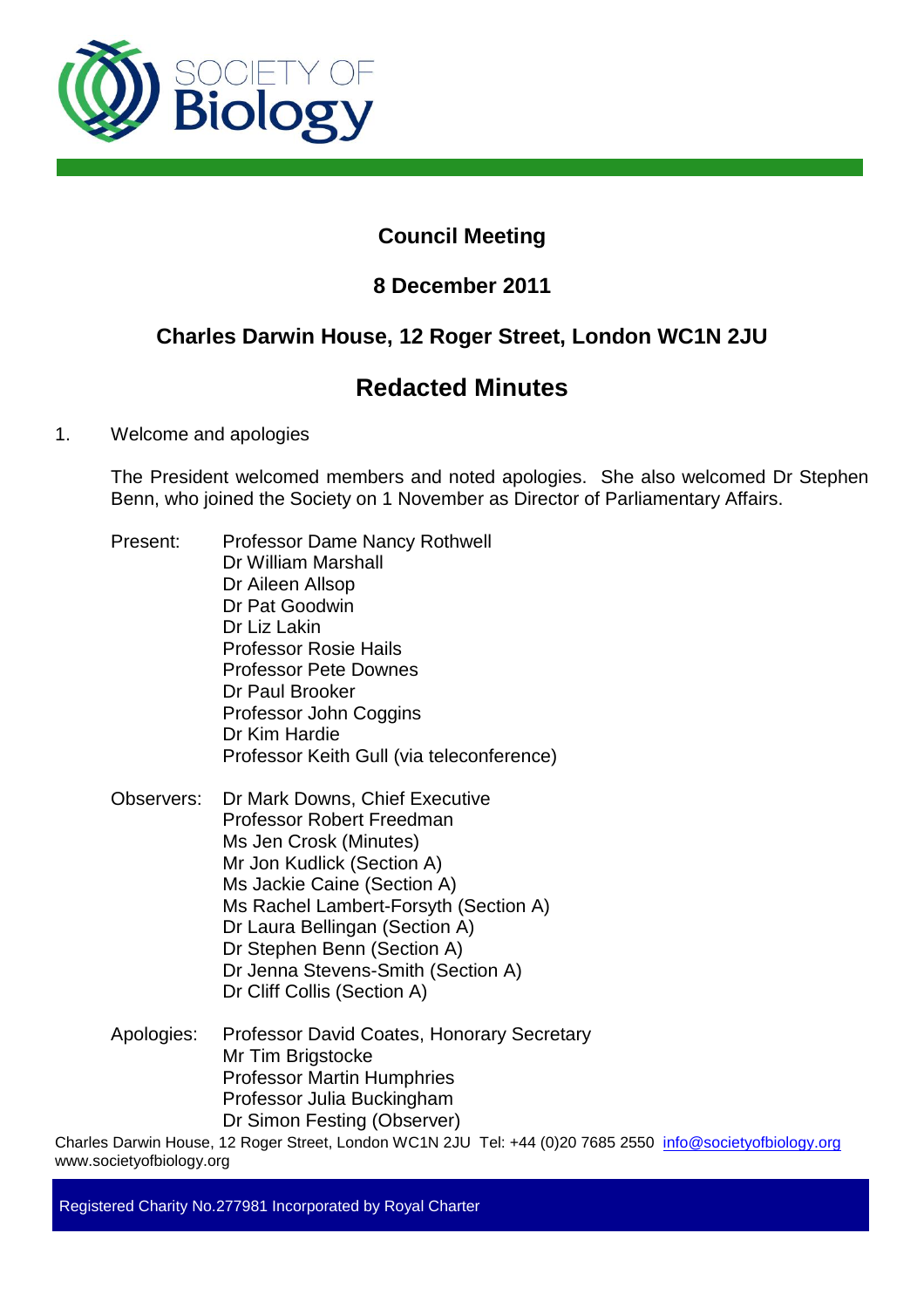

Dr Hazel Norman (Observer) Ms Sue Thorn

1.1 Declaration of interests

Following discussion at the Council meeting in September, it was agreed that it would be standard policy for Council to declare any interests (at the start of each meeting), as well as any gifts received which exceeded £30 in value. The Register of Interests would be available within 21 days to anyone who submitted a written request. Council agreed the draft policy. No conflicts of interests were declared for the meeting.

- 2. Minutes of the previous meeting held on 15 September 2011
	- 2.1 Review of action points

All items completed or to appear later on the Agenda.

2.2 Matters arising not on the Agenda

No matters were raised.

2.3 Approval of Minutes and redacted Minutes

The full and redacted Minutes of 15 September were approved.

# **Section A: Policy & Strategy**

3. Report from ETP

Robert Freedman (RBF) reported that the ETP Committee had met in November and there had been extraordinary growth in activity. Much of the activity related to Government funding policies. There had been some positive news but there was still a lot of work going forward. RBF reported that huge numbers were taking part in the UKBC competitions and suggested the ETP Committee needed to work with the MMC committee in some areas such as CPD. He recommended a focus on the number of teachers given our significant education work. He reported that the NCI had done fantastic work, linking a range of important bodies and was currently seeking longer term funding for sustainability. There was work currently being done on a workshop to bring ecologists/economists together, this would be at Charles Darwin House in May, with involvement from Ian Bateman. Also, the Society for General Microbiology were working with us to take forward the topic of human health and the environment.

HUBS had now formally been set up as a Special Interest Group (SIG), with two meetings per year, one focussing on teaching and the other on the wider HEI issues. Council felt it was important to make best use of the expertise in HUBS. RBF confirmed that a couple of people had been identified to work with HUBS and this would be followed up.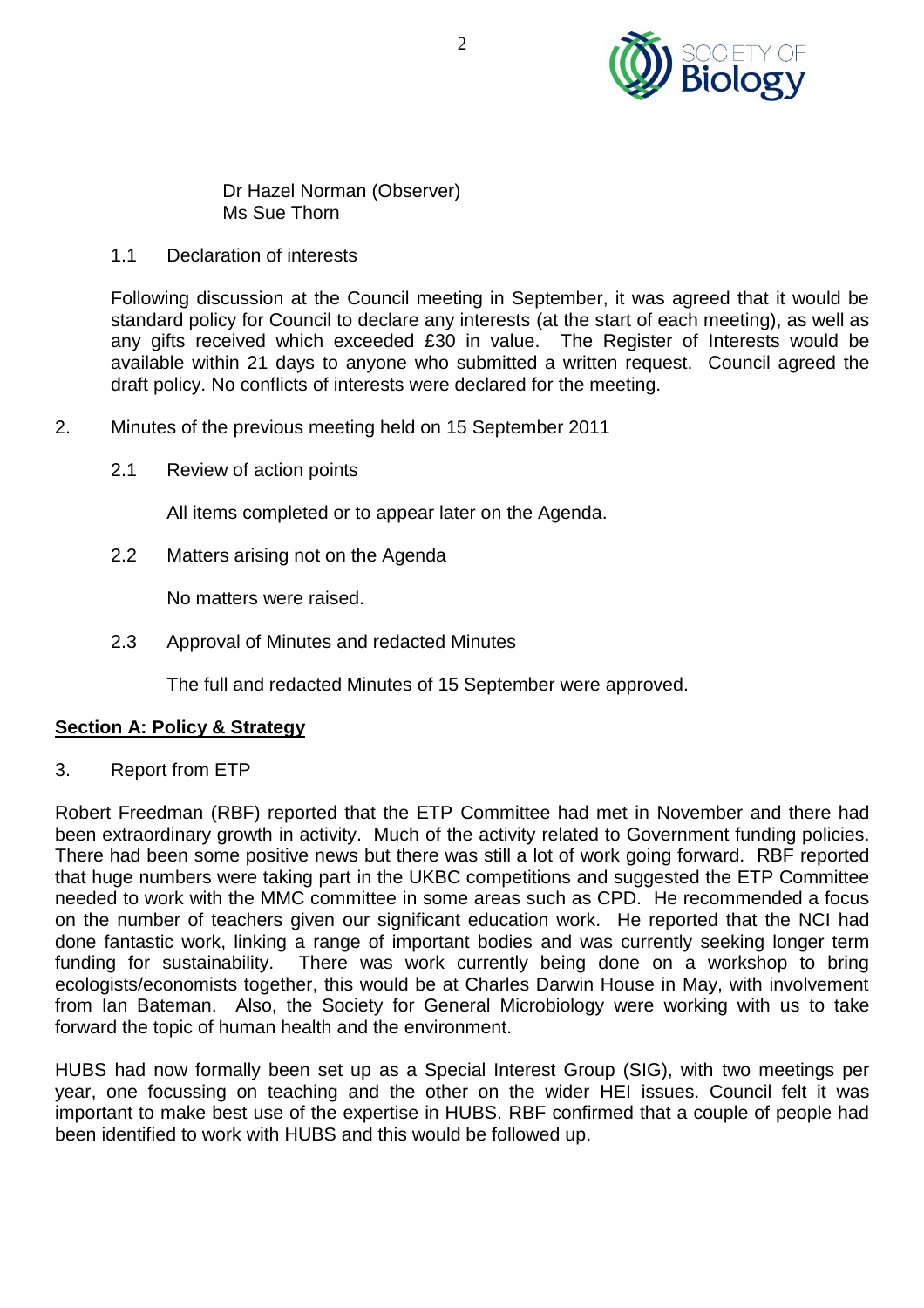

### 3.1 Accreditation

Liz Lakin (LL) reported that there had been staff changes and thanked Mike Trevethick for spearheading the evaluation process. Natasha Neill had now been recruited as a Qualifications and Skills Officer. LL reported sustainable funding remained an issue but that the GIF (Growth and Innovation Fund) bid had now been redrafted for submission in the next round. The pilot was now well under way, with six assessments going through the process. LL would report back to Council in February with recommendations on which courses to offer accreditation. The evaluation process was running parallel, with feedback received at every stage. A well-attended consultation event had been held in October to look at the future and possible areas of expansion.

RBF confirmed that CPD was picking up further registrations. The MARVIN software was currently being tested and the roll-out would mean that Members and Fellows could log their own CPD and regularly update their profile This would enable the Society to be more rigorous in its scrutiny.

RLF reported that on the National Curriculum Review, an informal advisory group with BES and SGM had been advising civil servants. Ministers were currently in discussion on this but no clear decisions had yet been made.

3.2 Appointment of SCORE Chair

Graham Hutchins of the University of Cardiff was the current Chair of SCORE and was due to stand down in 2013. Council were asked if they had any suggestions for a replacement.

3.2 Science Policy update

Laura Bellingan (LB) reported that a Wellcome Trust letter to the Home Secretary on immigration had been signed and issued today.

LL noted that Caroline Wallace's work in Scotland is making a real difference and was greatly appreciated.

3.4 Parliamentary Affairs

SB reported that he would like to help put the Society on the map politically. He felt that the profile for biology was not as high as it should be in Westminster and now was the time to change it. SB had seen David Willetts with HUBS recently. SB confirmed that David Willetts had agreed to speak at the accreditation launch event on 20 March in the House of Commons. He reported that during National Science Week, schools would come and quiz the Select Committee, with the Society leading the event. A Parliamentary Links day had been arranged for June, with support from David Willetts.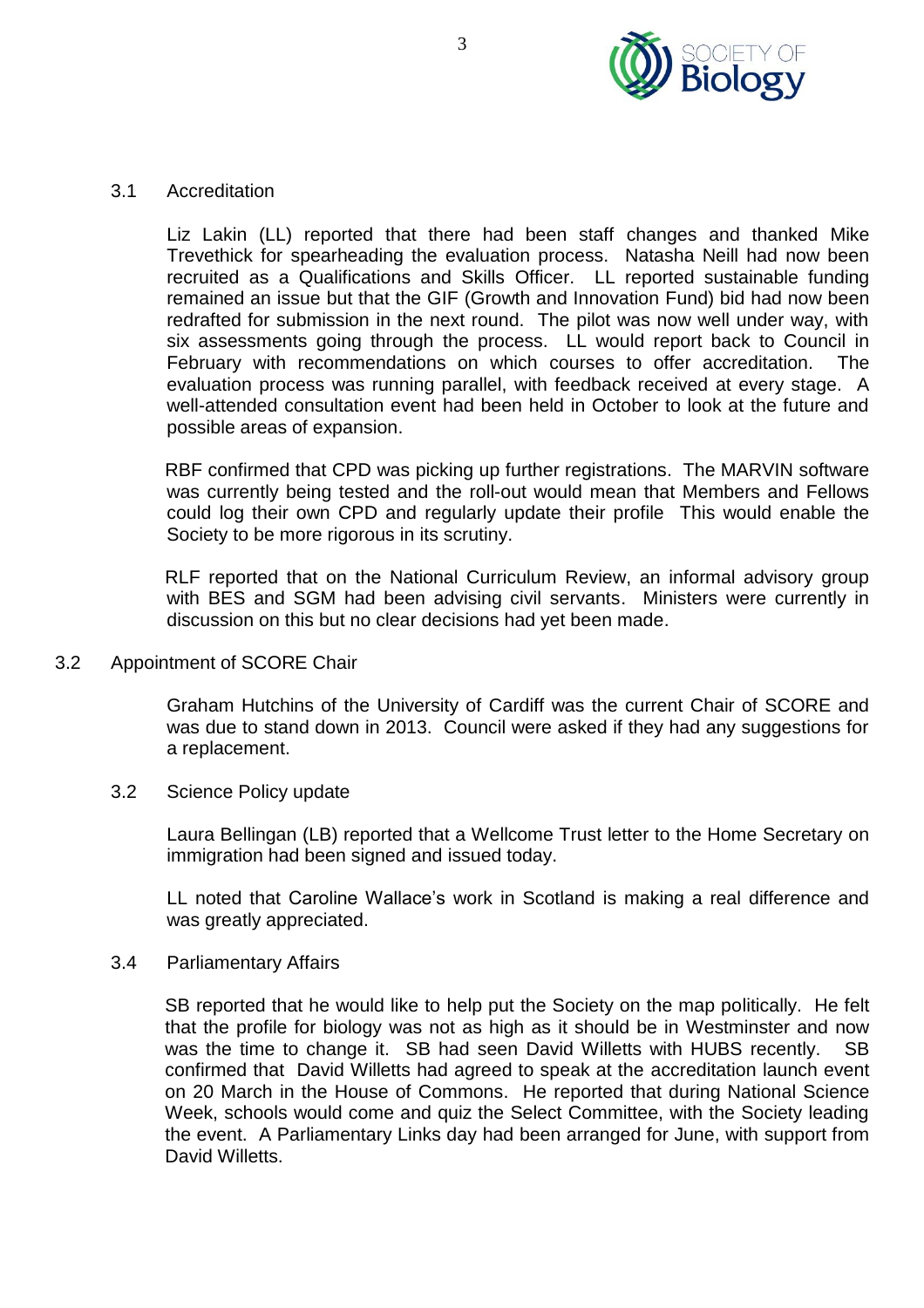

Council felt that the Society should be hosting single, large impact events. The Society currently needed to gain the trust of smaller organisations, as it was in a position to hold better, larger events in which we could include them. Council felt that the Society should have a banner listing MOs, which should be taken to all events where the Society banner is displayed. The Chair suggested that Council have a longer session on representing Member Organisations at the next meeting.

Paul Brooker (PB) reminded Council that the new/revised Animal Procedures Act was due in May/June/July. The Society had done a good job in lobbying but this was an opportunity to liaise with members of Parliament and there would be a lot of media attention. LB added that MPs had been visiting research facilities to gain a better understanding of the issues.

3.5 Appointment of new ETP Chair

Council wanted to ensure MOs felt that they were involved and there should be a process where the job description was available and MOs could nominate.

3.6 A strategy for Scotland

John Coggins (JC) reported on the Scotland branch. A well attended public meeting had been held on 19 November on food security and this had been the first time the Scotland branch had reached out to its membership in this way. Events in the coming year included a reinvigorated meeting with teachers, with a good speaker line up.

Council added that the scientific community would need to think about devolution and the potential challenges it gave to science teaching and funding.

# **4. Mycology task force & Special Interest Group**

LB reported that there was a proposal to set up a Task Force on Fungal Science in order to get cohesion in mycology and identify the challenges. David Hawksworth had been approached and was interested in the model the Society were using for special interest groups. This was an opportunity to support smaller MOs. Keith Gull (KG) added that this had been attempted around 15 years ago but had not moved forward. He added that the Society should speak to the British Mycology Society and others and agreed to provide contacts.

# **5. Plant Science Federation – a SIG (Special interest group) of the Society**

The Plant Sciences SIG had now been launched at a very successful event. Jackie Caine reported that the Gatsby funding application had been successful, providing nearly £100k over three years for a new post of Plant Science Executive Officer plus other activity. The SEB were also providing £12k of funding per annum, plus a further £10k for the first conference. Council congratulated those involved in obtaining the Gatsby and SEB funding and the launch.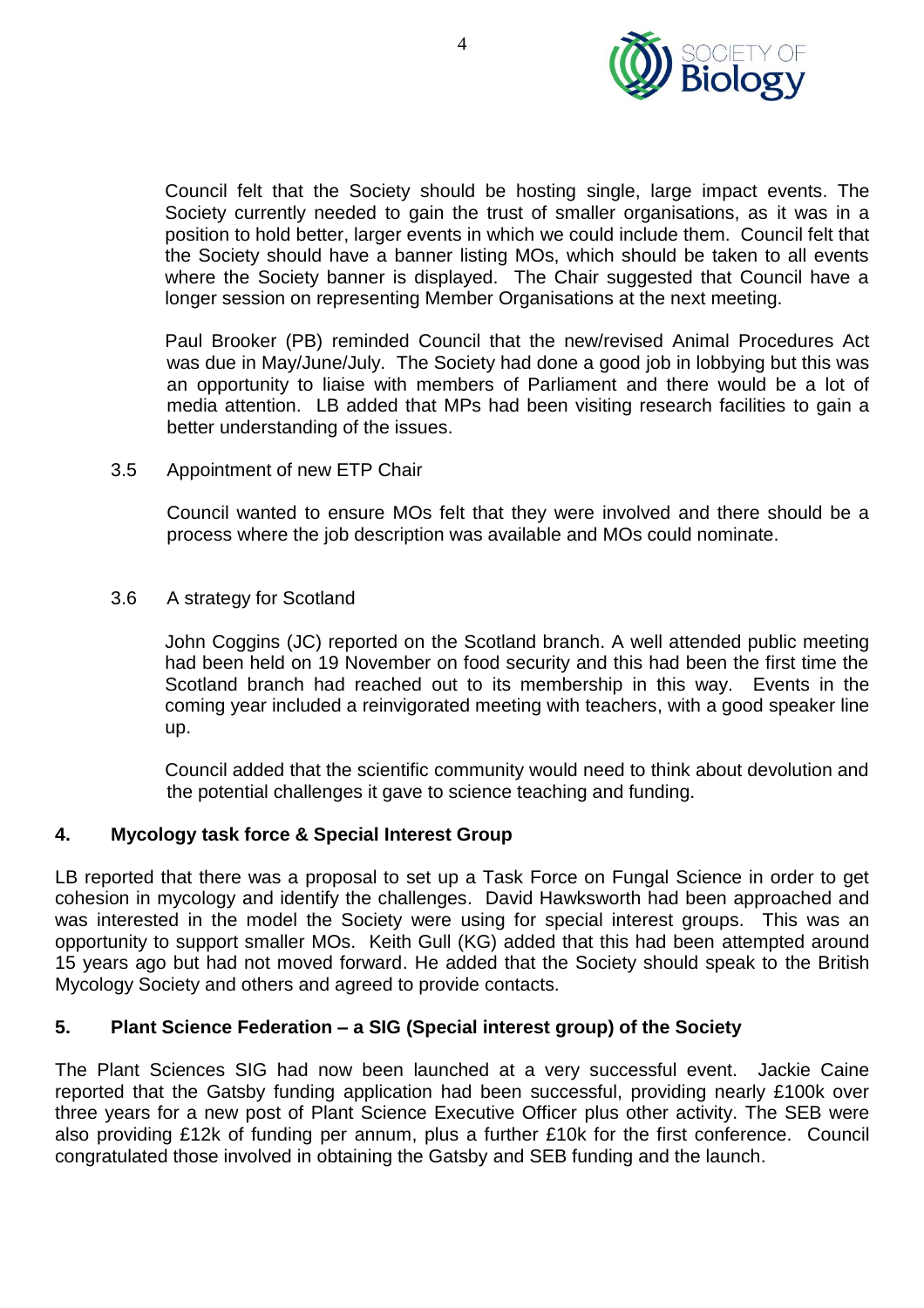

## **6. Technician's Register**

Cliff Collis spoke on behalf of Mike Trevethick and confirmed that a grant of c£200k had been obtained from Gatsby to start a new Technicians Register. This register would allow this to be seen as a profession rather than a role. Six other licence bodies, including RSC, had been established. The Society had formed an Advisory Committee, which consisted of one rep from Gatsby and the Science Council and two from industry and Islington College. The aim was to achieve 1,500 technicians and 500 registered scientists registrations within two years and marketing material was currently being prepared to promote the register. Council congratulated the Registers team on their work.

### **7. MMC Report**

Jon Kudlick (JK) reported that 385 members had been elected and 50 were being chased for payment. It had been a positive quarter compared to a figure of 312 for last year. The next edition of *The Biologist* was due out next week, it included an article on detox products, with the Daily Mail possibly running a piece on the article. *The Biologist* survey comparing the magazine before and after the redesign had received positive results. The online stats continued to increase, with the highest ever unique visitors for November at 16,000, compared to 11,000 last year. A new publication on 'who we are' had been printed.

On staff, Joseph Milton would be leaving on 9 December and a replacement had been recruited to start mid-January. A new Press Officer, Rebecca Nesbit would be starting mid-February.

JK reported that a number of Fellows had objected to practising Chiropractors/homeopaths being Fellows. Council felt that there should only be concern if the member was using their Society of Biology membership when promoting their chiropractic or similar work: in some way suggesting support or credibility. Council felt that the Chartered status would not be such an issue as it could not be awarded to someone practising pseudo-science as the basis for chartership. Council felt that the Code of Conduct should be the basis for any decision, especially in relation to bringing the Society into disrepute.

7.1 Analysis of past and future events

Jenna Stevens-Smith (JSS) advised Council her current priority was evaluation of branches and creating an event strategy with them. A survey had been sent to branches and their Committees to ask what they felt their role was within the organisation and what they felt worked, as well as what didn't. Some branches felt that it wasn't their role to recruit new members. Council wanted to congratulation the Membership team on the increase in membership and asked to see the membership demographics at each meeting. JSS added that MARVIN would significantly enable the provision of breakdowns on demographics, sex and age groupings.

### 7.2 The Biologist & Ben Goldacre Complaint

Council discussed the feedback since the Ben Goldacre article and felt there was a need to ensure the Editorial Board was not compromised noting that it was important to look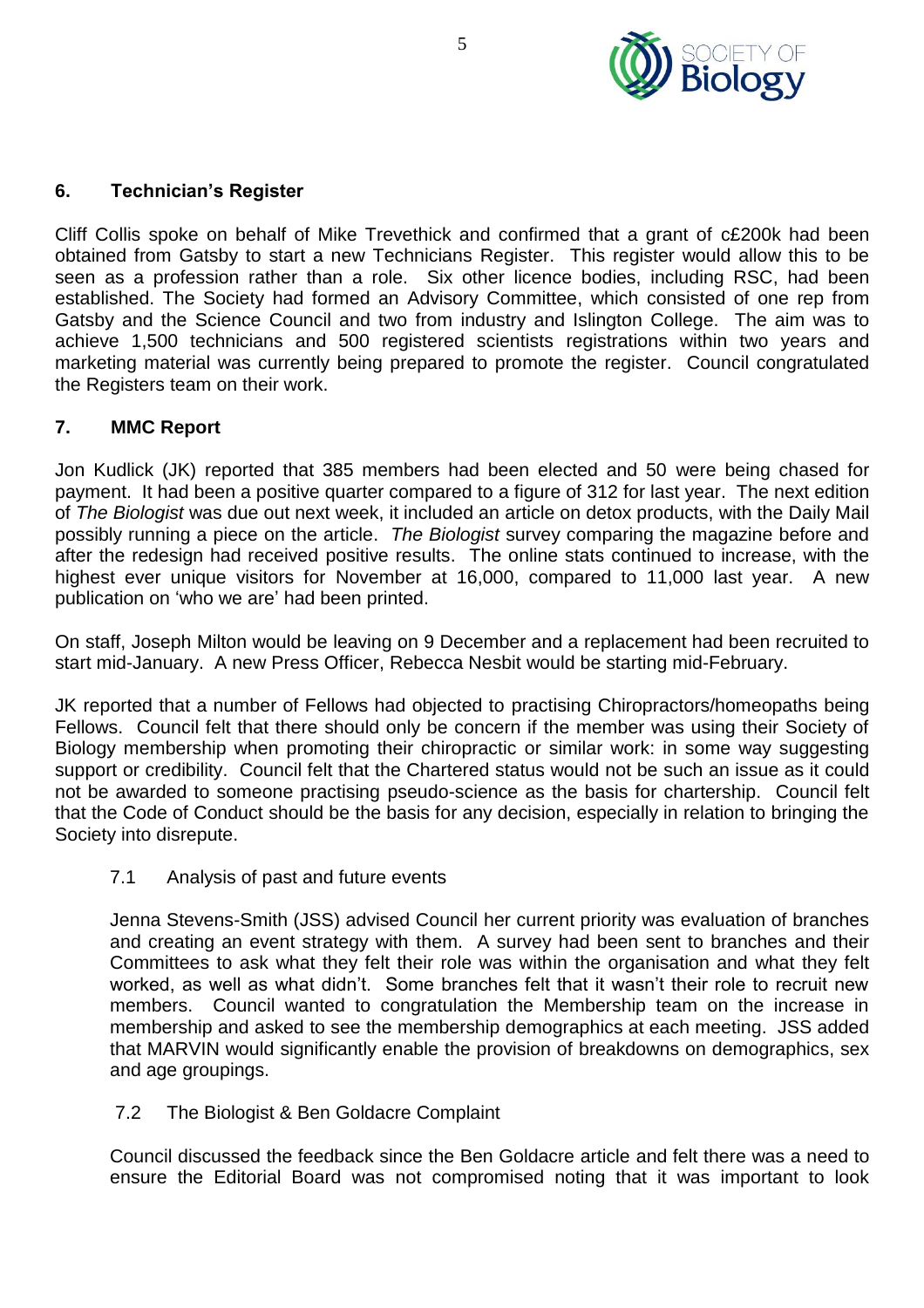

forward. Council agreed that the new revised systems were now much more appropriate. Council asked for the revised guidelines and changes be noted on the website

### **Section B: Operational Issues**

### **8. Chief Executive's Report**

MD reported that the Society would be running a new Register of Animal Technicians.

He added that the Society had been present at all three party conferences, where there had been a lot of coverage, with MD speaking at four fringe events, all with a Minister or shadow minister present.

The Society had now doubled its staff numbers from that of two years ago and a new person was due to start in April to work on the Plant Sciences side.

### **9. Finance**

9.1 Draft Accounts for 2010-11

WM reported that the figures for 2010-11 were as yet unaudited but that the total 2011 net income suggested a small surplus. Council congratulated MD on coming under budget for the move and on the Society's financial performance over the year.

9.2 Management Accounts for 2011-12

MD reported that the Pension Trustees had met on 15 November and would reconvene in February/March.

MD proposed moving ahead with the development of a £50k membership benefits package now. This would be informed in part by the January members' survey Council agreed.

### **10. Code of Conduct & Disciplinary + other Regulations**

MD reported that due to the move towards Chartered Scientist and Technicians, there would be a need to provide more detail on the Code of Conduct and to have a disciplinary Regulation. Council agreed the drafts.

### **11. Election of the Chair for the ASG**

MD reported that Professor Clive Page's tenure as Chair of the ASG was coming to an end. The ASG could nominate a new Chair, who would then need to be approved by Council. Nominations would be sought.

### **12. Approval of draft regulations**

MD requested Council's approval for draft regulations and highlighted that some Council members would need to be re-elected. Professor David Coates would be stepping down as Honorary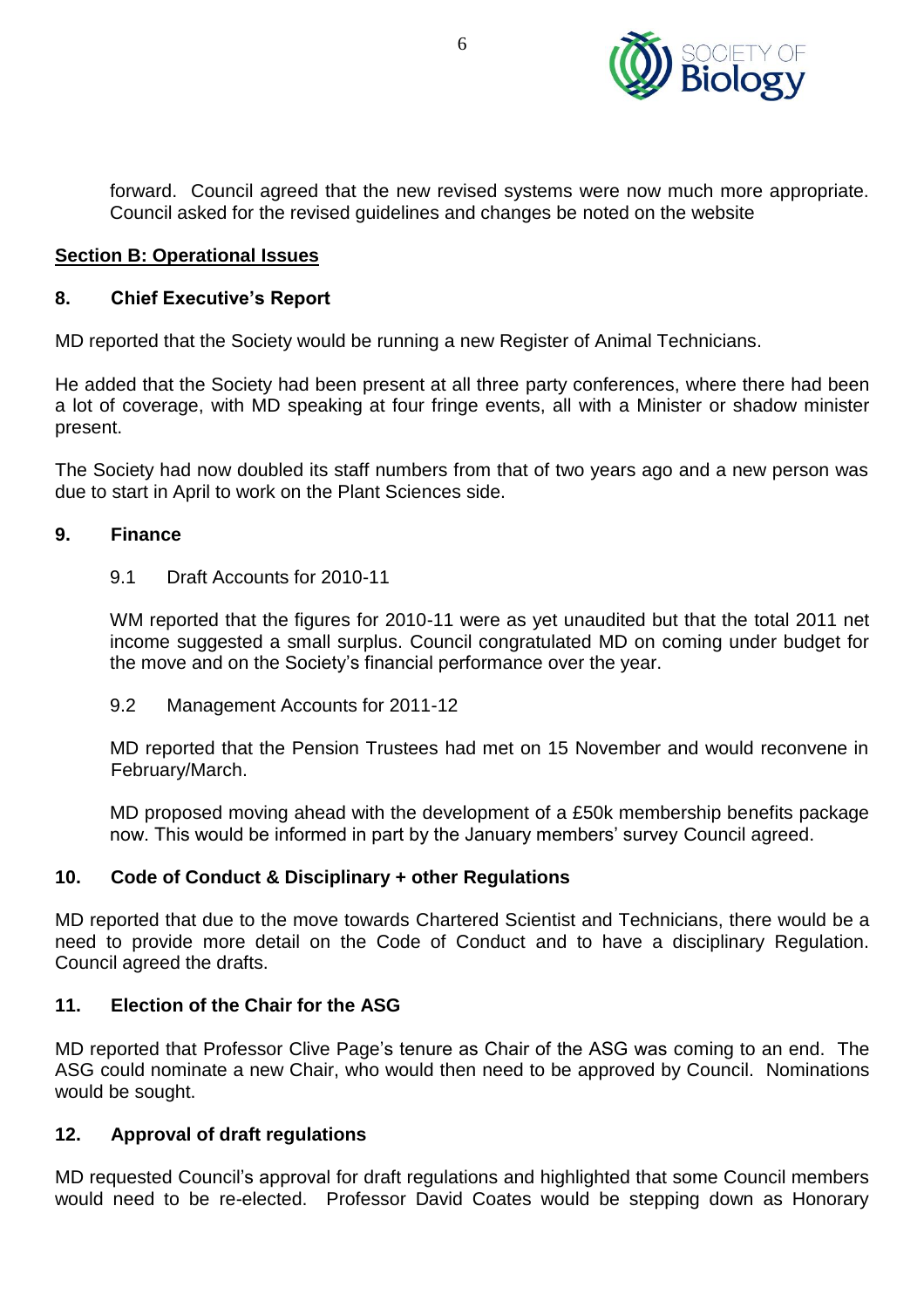

Secretary and Professor Chris Kirk, CEO of the Biochemical Society had agreed to take up the role from the next AGM. He will have retired from the Biochemical Society by that time,

# **13. Process and award of the President's medal**

The President's Medal had been much appreciated by members and had previously been awarded to longstanding branch members. MD felt that the requirement of ten years' service was no longer appropriate and it was a good time to revamp the criteria, making it broader. Council Agreed.

### **14. AoB**

Date of next meeting, Thursday 16 February 2012 at Charles Darwin House.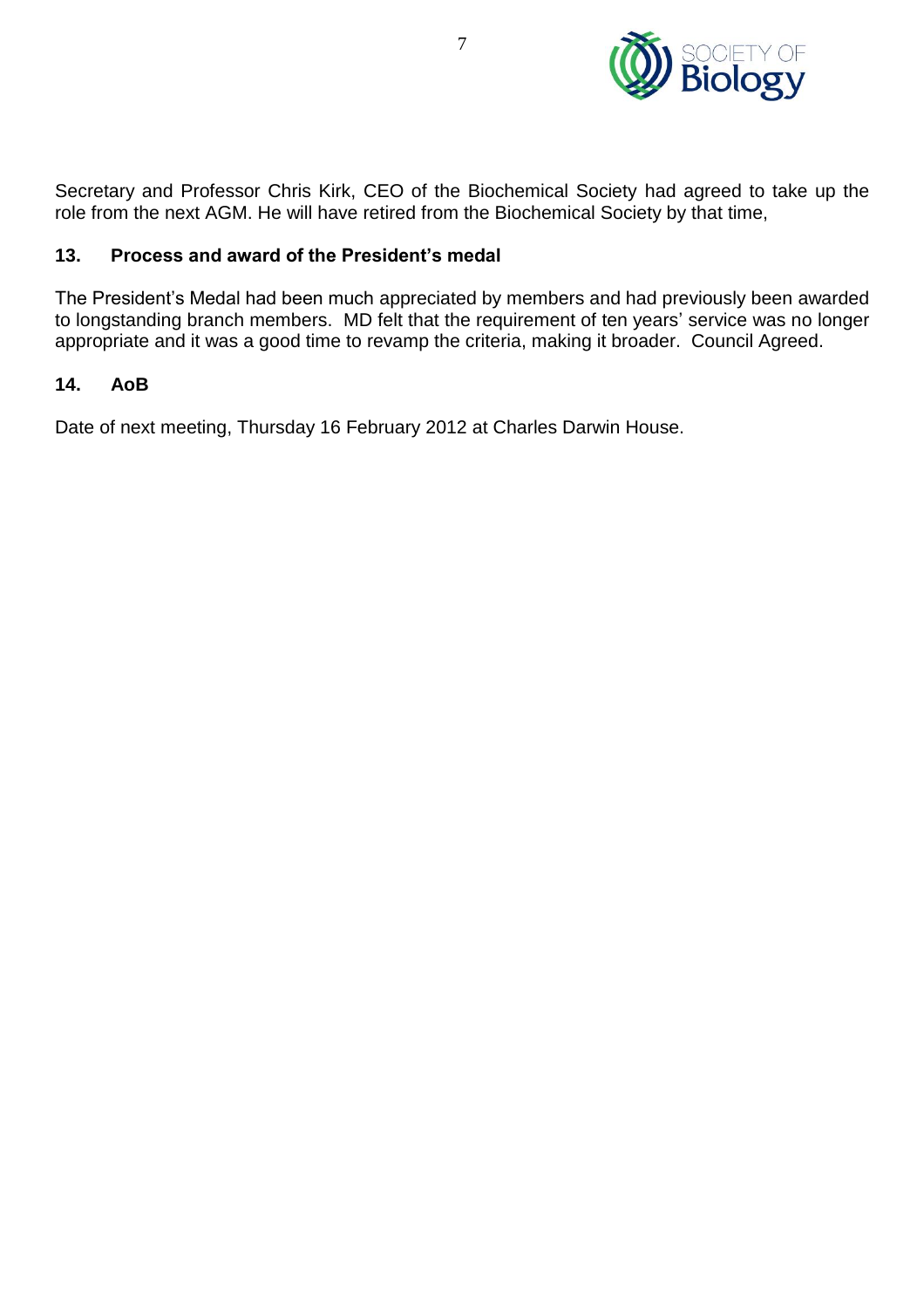

# **Council Meeting**

# **15 September 2011**

# **Action Points**

| 1. Write to BPS and PhySoc to ask how they wished<br>to proceed on Accreditation and suggest a meeting | <b>MD</b> |
|--------------------------------------------------------------------------------------------------------|-----------|
| 2. Write a policy on public viewing of Council declaration<br>of interest details                      |           |
| 3. Email 2012 meeting dates to Council                                                                 |           |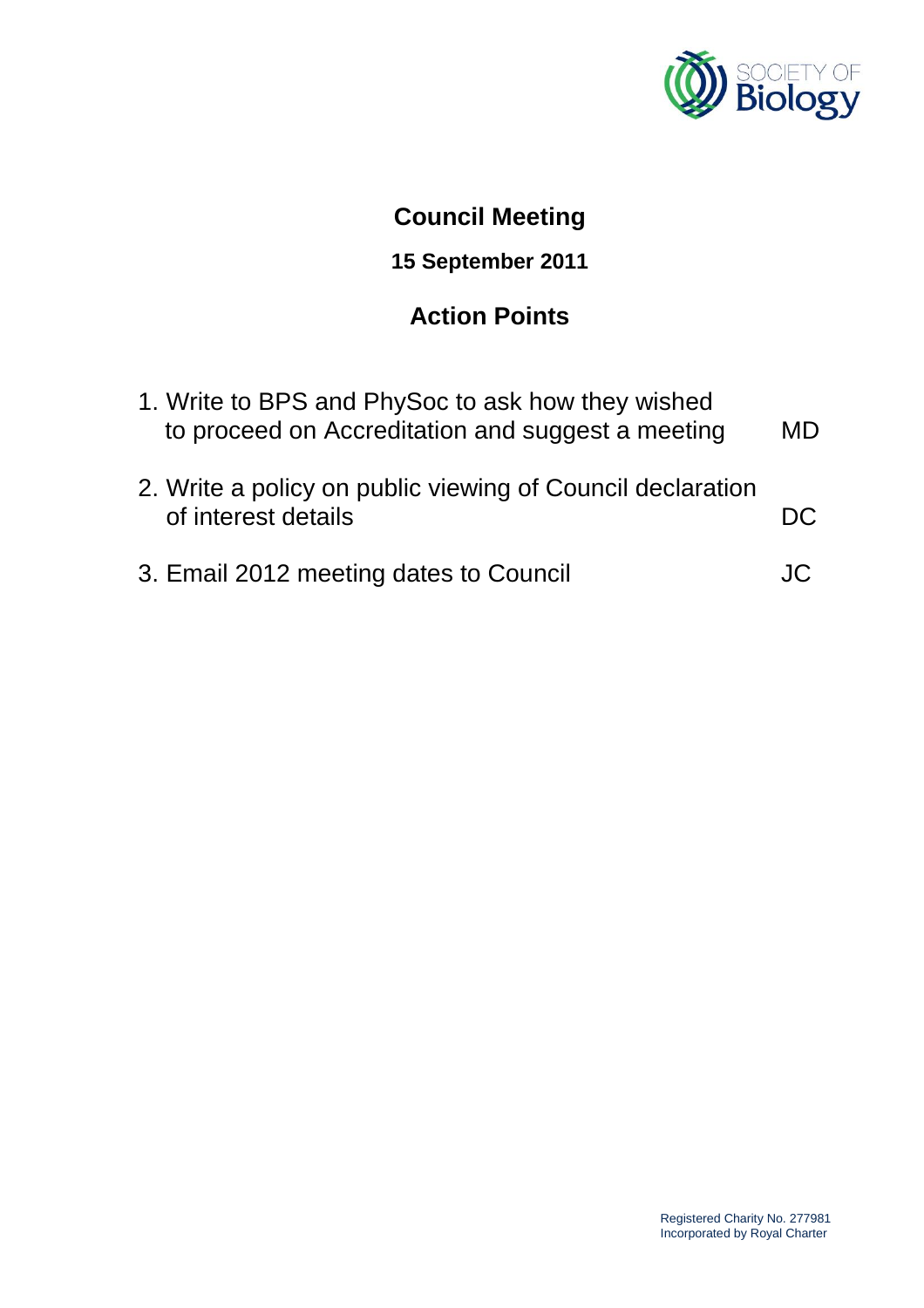

# **Council Meeting**

# **15 September 2011 12:45-15:15**

# **Charles Darwin House, 12 Roger Street, London WC1N 2JU**

# **Minutes**

### 1. **Welcome and apologies**

The President welcomed members and noted apologies. She also welcomed Hazel Norman of the British Ecological Society as a Member Organisation observer. The Linnean Society had decided not to be an observer at this point (while a new Executive director is recruited) and the Society for General Microbiology had agreed to become an observer commencing from the December Council meeting.

- Present: Professor Dame Nancy Rothwell Professor David Coates Dr William Marshall Dr Aileen Allsop Professor Martin Humphries Dr Pat Goodwin Dr Liz Lakin Professor Rosie Hails Dr Paul Brooker Mr Tim Brigstocke Professor John Coggins
- Observers: Dr Mark Downs, Chief Executive Hazel Norman, British Ecological Society Ms Sue Thorn Professor Robert Freedman Ms Jen Crosk (Minutes) Mr Jon Kudlick (Section A) Dr Laura Bellingan (Section A)
- Apologies: Professor Keith Gull Professor Pete Downes Professor Julia Buckingham Dr Kim Hardie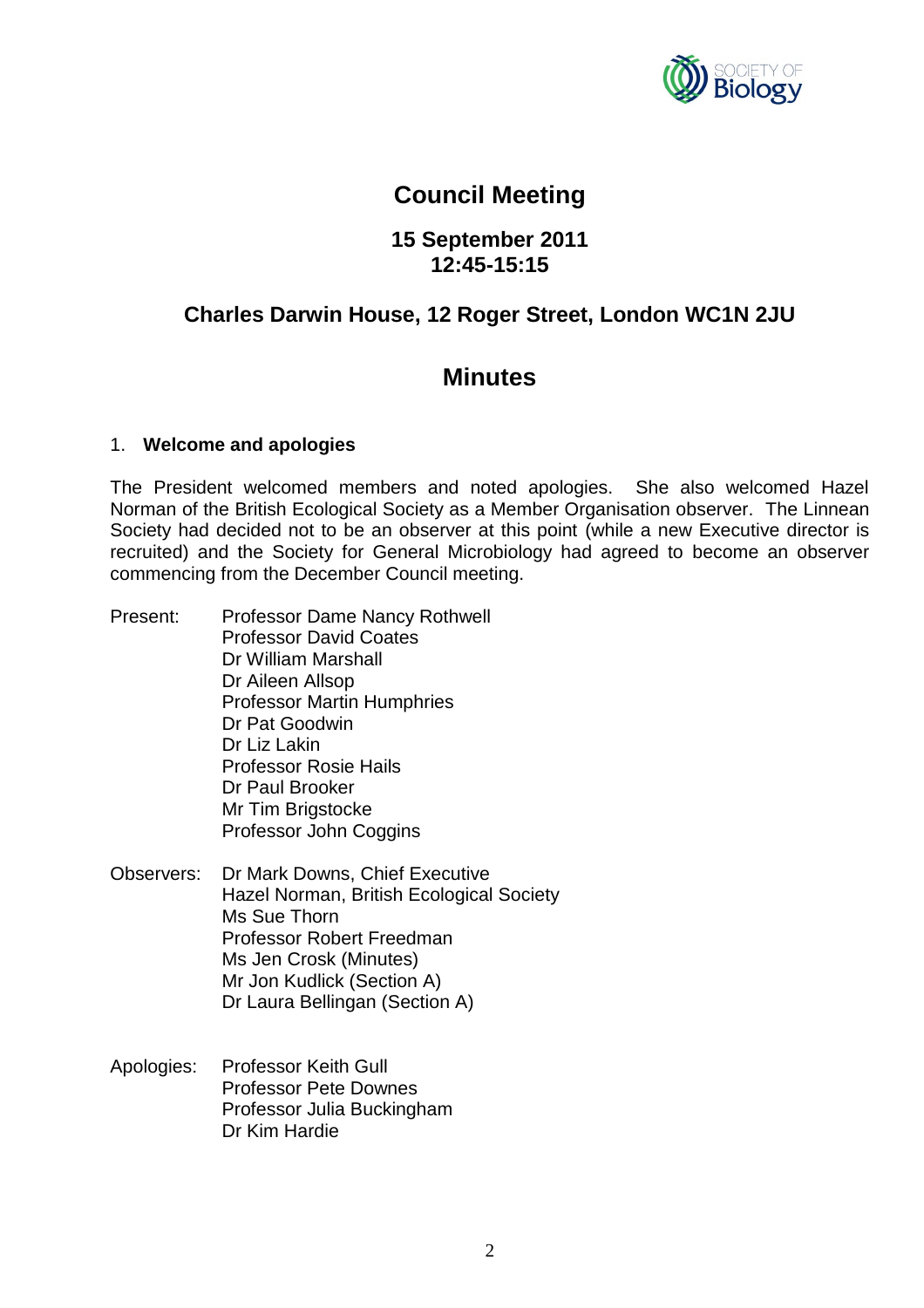

## **2. Minutes of the previous meeting held on 16 June 2011**

- 2.1 Review of action points
	- 1. Council supported an approach to Dr Chris Kirk of the Biochemical Society for the Honorary Secretary position for next year. A revised job description had been written and approved. Chris Kirk will retire from the Biochemical Society after April 2012 and had agreed, in principle, to the appointment.
	- 2. Membership drive: some suggestions had been put forward for potential membership by Council members. This remains an on-going priority.
	- 3. Done.
	- 4. David Coates (DC) would explore whether a Regulation is required for the affiliate grade.
	- 5. Done.
	- 6. Mark Downs (MD) had met, and Liz Lakin (LL) had interviewed, Stephen Benn and he had given his reassurance that he had no personal party alliance and would put forward the views of the Society to all parties in a non-partisan way. LL was fully in support of proceeding with Stephen's appointment. MD would be setting up a series of briefing sessions for Stephen, as well as putting him in touch with David Pruce of Understanding Animal Research (UAR), to ensure that he was fully briefed. A steering group would be meeting and setting a broad agenda, with animal science and the higher education white paper being priorities. If Council wished to brief Stephen on any areas, this could be arranged by contacting MD or Nancy Rothwell (NR).
	- 7. Speaker list: this would be on hold until the membership database and contact management system had been set up, to ensure correct recording of information.
- 2.2 Matters not arising on the Agenda

Review of Council and Officers to be raised at the December Council Meeting.

2.3 Approval of Minutes, redacted Minutes and Away-day notes

Council approved the Minutes, Redacted Minutes and Away-day notes.

### **Section A: Policy & Strategy**

### **3. Report from ETP**

Robert Freedman (RF) reported that the ETP Committee had met at the end of August and celebrated the success of students at the British Olympiad. There had been good work in establishing a Plant Sciences Federation, which was to become a special interest group.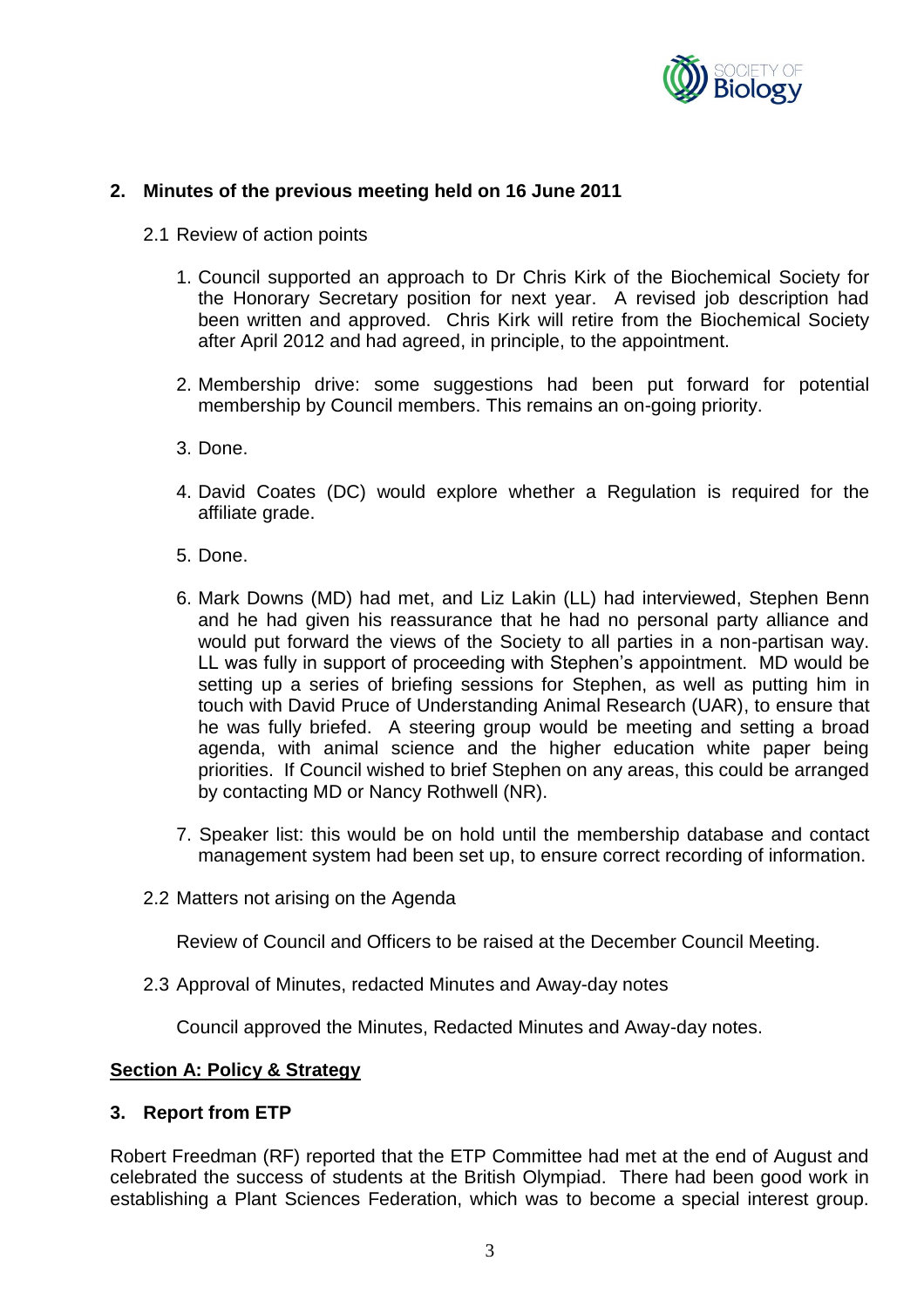

The new Technician programme would improve the status of biology technicians. Accreditation continued to roll forward, with a pilot under way and evaluation taking place.

3.1 Key messages for HEFC & OLS Consultations

Laura Bellingan (LB) reported that she had been working with the Animal Sciences Group on the use animals in research. She also reported that the Coalition had formed an agreed response, with views from the Society and the Animal Sciences Group, whilst being mindful of competing views. A unified document had been sent to the Home Office but it would not be published until the appropriate media lines are in place. Some organisations were already publishing their responses and LB was currently working on a briefing document. There was the possibility of some animal rights activists saying that the Society was throwing away standards. RF reported that a meeting had been held with the RSPCA. This had been about potentially running a training course aimed at people trained with GM animals. RF would be contacting them again to see how the Society could be involved.

LB confirmed that responses to the Consultation on the White Paper were coming through thick and fast. Eva Sharpe had put together a response from the Society and RF would be looking at this. LB added that the Society was keeping up with the volume of consultations but needed to be selective.

### 3.2 Accreditation

Liz Lakin (LL) gave an update. The pilot was due to end in February/early March and a launch event would be held. A consultation was taking place on 17 October with twenty responses received to date. We had failed on the GIF bid but received feedback advising us to put forward a joint bid with other sector councils and discussions had already taken place with Cogent. It was felt that it would be important for the Society to also put its own bid forward. Aileen Allsop reported that *in vivo* had been disappointing, with only one response and MD added that there had been ongoing tension in this area as some preferred outcomes based more around specific techniques.

### **Action: MD to write to BPS and PhySoc to ask how they wished to proceed and to suggest a meeting.**

### **4. Report on MMC activity**

Sue Thorn (ST) reported that the MMC Committee were developing a more standard feedback system with a rolling annual cycle of activity to ensure all key areas were covered.

A new strategic plan for membership had been discussed at the last meeting which included school membership for 14-18 year olds from the New Year. MSB grade numbers continued to be a concern, with overall retention reduced this year. The membership numbers were at break-event for the current quarter. There was a possibility that the member lapsing decision may need reverting back to twelve months. Fellowship, however, was doing very well.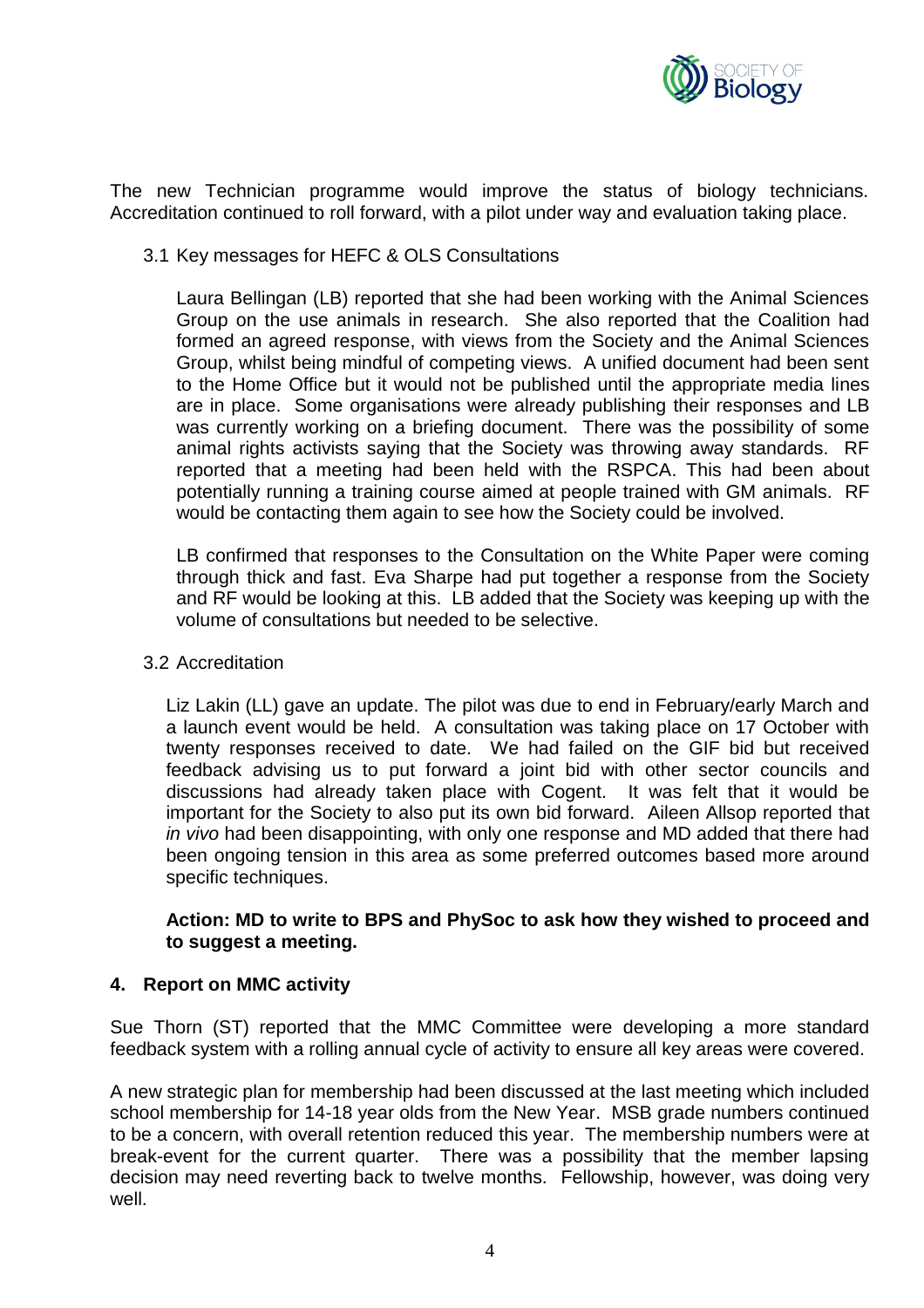

ST added that the brand had been refreshed to match the new style, with postcards awaited for student membership.

The new Biologist was now out and Jon Kudlick (JK) handed out a briefing paper regarding the current issue, which contained an article entitled 'Mother Superior?'. The article had received negative attention on The Guardian website, where the criticism revolved around the writer cherry picking comments to fit his views. This was an emotive issue and therefore received more attention than usual. It was always stated in The Biologist that the views of the author were not ours but it could have been made clearer at the end of the article. Moreover, it should have been made clearer that this was an opinion piece. The Editorial Board would ensure the peer review is robust and any future articles by the same author would be scrutinised and possibly include a counter argument. MD reported that the media coverage had been balanced and that the author was measured with his comments.

Council felt that something could be put in the next issue of The Biologist, mentioning the media coverage and stating that it had provoked a lot of comments, whilst welcoming member views.

There had been a launch of the Science Communication Report at the British Science Festival in Bradford. The event had gone well and MD reported that around forty journalists had attended and that MOs had enjoyed being involved in the event.

William Marshall (WM) raised concern from the Fellows about pseudo scientists and JK confirmed that a meeting with The Biologist Editorial Board would be held to discuss the Society's response.

### **5. New contact(s) management system**

MD reported that the current membership database was due for renewal at a cost of around £30k plus £5k p.a. therefore making it a good time to look at creating a new system. MD added that Guido Gybels (GG) had met with staff to discuss their requirements, then developed a My SQL database from scratch. This is based on open standards.

GG presented the new contact management system, named Marvin. The system took the way in which the Society engaged its information into a new environment. Marvin is a database with multiple layers that represent the system. External people would be able to engage through the external API. Marvin would be located in the second floor server room at Charles Darwin House and there was potential for it to be moved to the Cloud in the future. The Society's website would be able to interact with Marvin, as well as remote users. Protective security measures had been put in place. Marvin was due to go live internally for staff and our membership in November.

### **6. Branches – next steps**

This had been an unfinished item from the Council Awayday. MD reported that the South Wales branch had closed 6-9 months ago and the new Wessex branch had started up. The branches were hugely variable in quality and range of work, with attendance better at some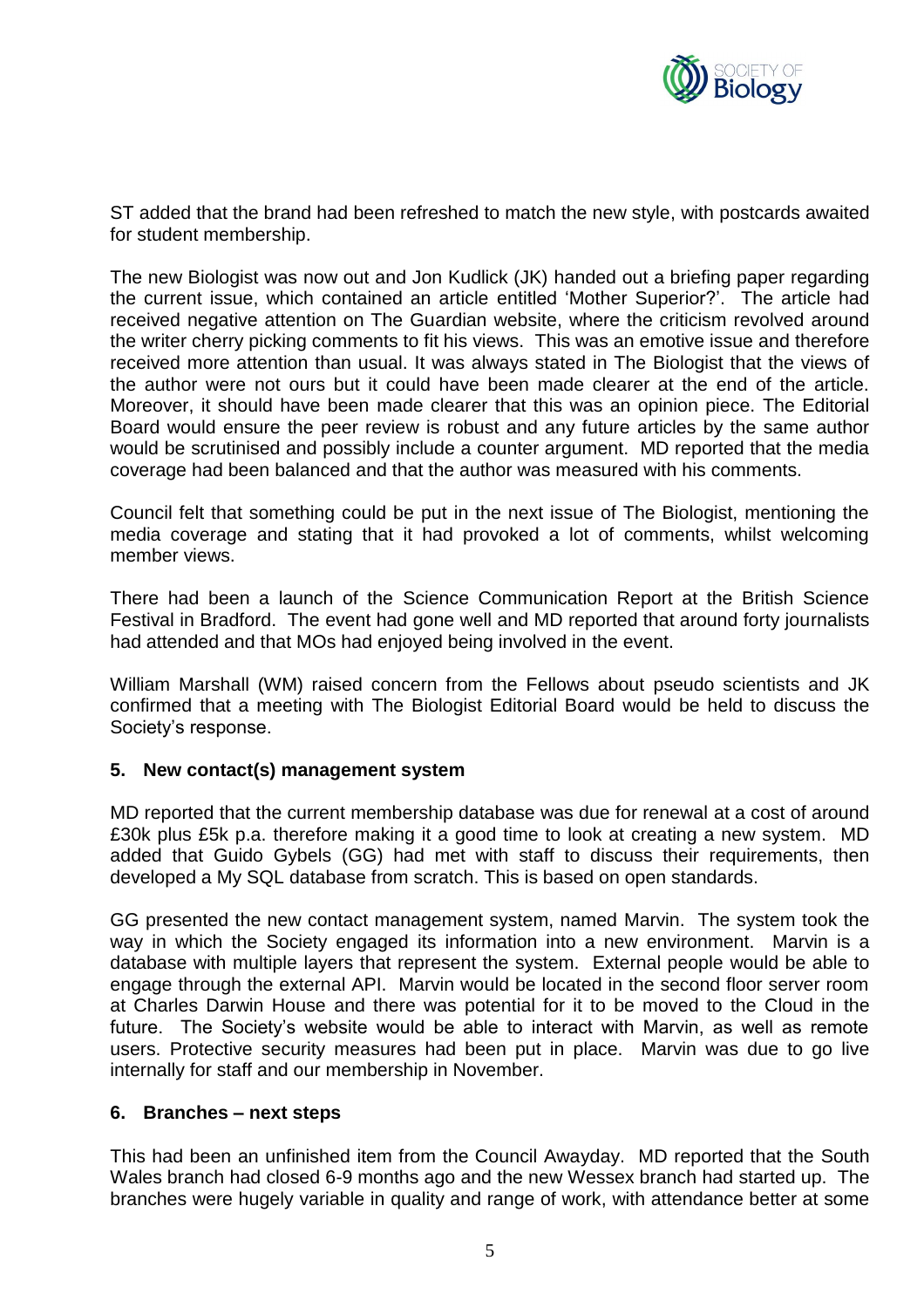

events than others. MOs felt engagement was important and this was a positive way of improving recruitment but it was not working the way it should at the moment. The branches expenditure for this year was £26k, with £30k budgeted for next year. There was discussion about whether branches needed to have individual bank accounts or whether it would work better with a central system, with branches given a pretty cash allocation. All agreed that better use could be made of branches.

MD felt branches should have closer linkage to local universities and a radical change to structure, adding that it would be worth looking at the way they operate and taking some of the administration away. Showing branches what support they could get and what they could achieve would be a positive step forward. Branches had been feeling threatened and wanted to maintain their independence. Branches possibly were not aware of how much the Society had changed. Council agreed this was an ongoing area and that MD should lead this and then feedback.

### **7. Education – new priority areas**

MD reported that the Education policy agenda was coming together well. One area currently being worked on was re-establishing the Teachers Network that previously existed. This would be a virtual group that the Society could rely on as a broader net for views. A mentoring system was being discussed, possibly for early careers scientists but more was required on careers. Two new careers booklets had been published, one aimed at graduates which had been completed with advice from across MOs and showed different careers for graduates and application advice. The other was a careers booklet for preuniversity students. Both publications were available in hard copy or PDF.

### **8. Book Awards**

WM reported that the General Secretary at the Society of Authors would be changing and following a meeting with her it had been agreed that they could provide administration support for approximately £3k, with us organising and paying for the judging and award ceremony. It was possible that this cost could be underwritten or grant income sought

NR felt there was a possibility that the Society could receive support for the award, possibly using the name of the sponsor for the prize.

### **Section B: Operational Issues – JK and LB left the meeting**

### **9. Chief Executive's Report**

MD reported that Daya Nithianandan had died after collapsing at work and that the Society would not seek a replacement for the post. The incident had been reported to the Health & Safety Executive and Camden Council had been in contact with MD but there was no requirement for any follow up. CDH had reviewed its first aid processes as a result.

Justine Williamson, a long serving member of staff from the IoB had left and Jenna Stevens-Smith had been recruited into a modified role. The Society would be recruiting a new person for media and Stephen Benn's appointment was due to commence on 1 November.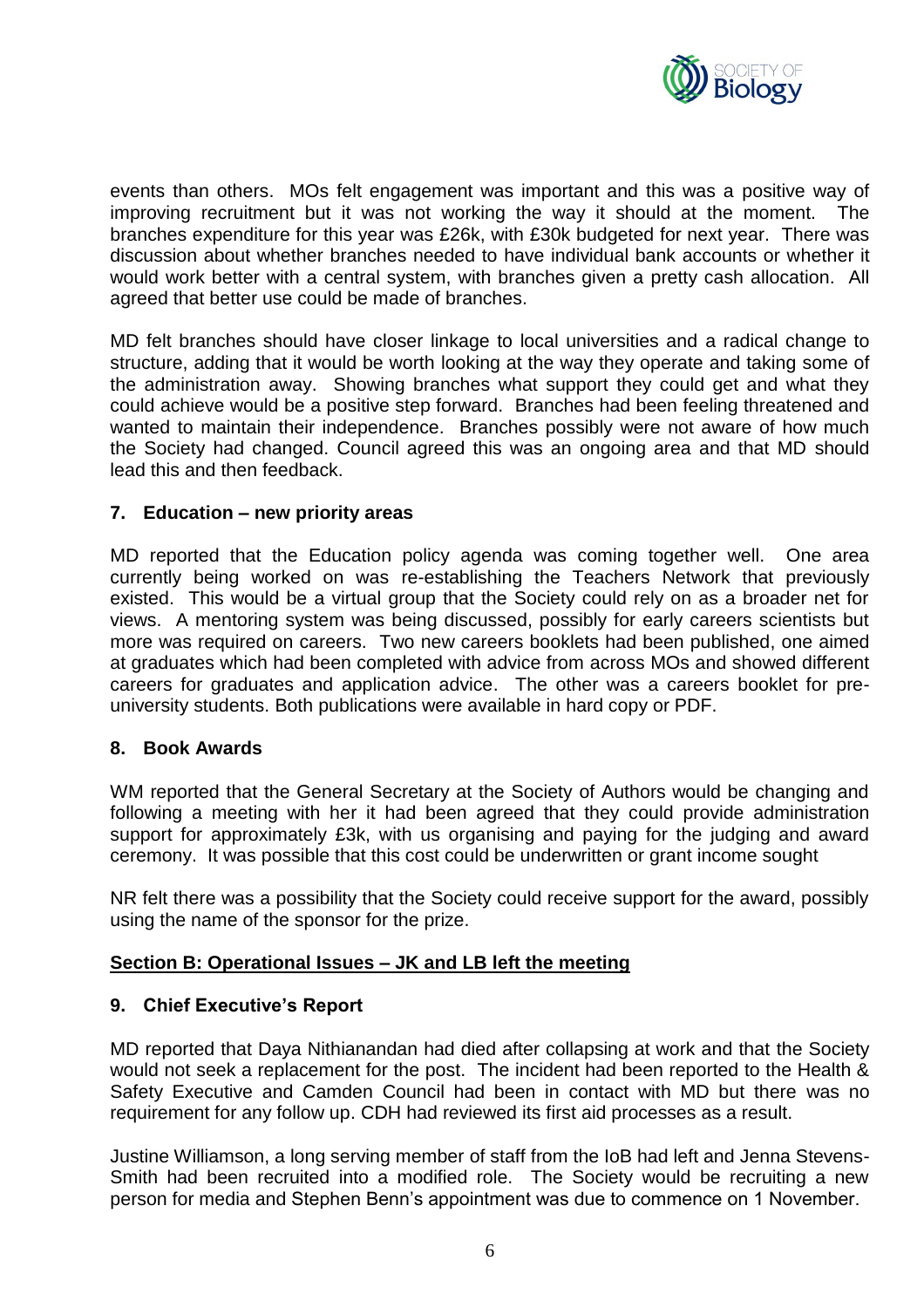

MD reported that he would be attending all three party conferences and running a fringe event at each with the Science Council on the topic of skills. This would be the first time that the Society had been involved in the party conferences.

There had been two new MOs, Oxford University Press and Bioscience KTN. MD reported that there had been many new e-newsletters coming out (or planned) which covered teachers, pharma biotech and students.

MD reported that there had been a Fellows lunch in Manchester, with two more scheduled in Edinburgh and London for October. MD had met with two Chief Scientific Advisors and was due to meet Prof Anne Glover in October. MD had met with the Department of Transport to discuss bioterrorism, containment and movement of people and they had shown interest in ecology and biodiversity, inviting the Society to brief them on these areas.

MD reported that good entries had been received for the Science Communication and Photography Awards in November. The UK Plant Sciences Federation would also launch on 23 November.

On Toxicology, the register panel had met the day before and agreed that the work should move over to the Society. It was agreed that their website would close and that the Society would have dedicated pages on its website to cover this area. The new membership database would allow much better servicing. Agreement was required from the British Toxicology Society but MD did not foresee any problems with this.

### **10. Revised/updated Business Plan**

MD reported that revision of the Business Plan had been discussed in a separate group, with a further discussion at the Council away-day. The decision was taken not to seek any major changes this far into the Business Plan. At the away-day, MD had picked out a few items for discussion around modifications to the mission statement before looking to have a new three year plan. Council agreed the proposals.

### **11. Finance**

a. Management Accounts for 2010-11 (Paper 10)

WM reported that the Finance Committee meeting had been held on 15 September. The new structure for the Finance Committee was due be reviewed after its first twelve months and the Committee was formally looking at terms of reference for any necessary updates.

WM reported that the financial performance for the current year, with one month left in the year, showed a surplus of approximately £13k, against a budget figure of £9k. He added that this figure had been set prior to the anticipated move to Charles Darwin House. The overall statement of financial activity for the year would, however, show a loss due to the £750k one-off payment made to the pension fund, this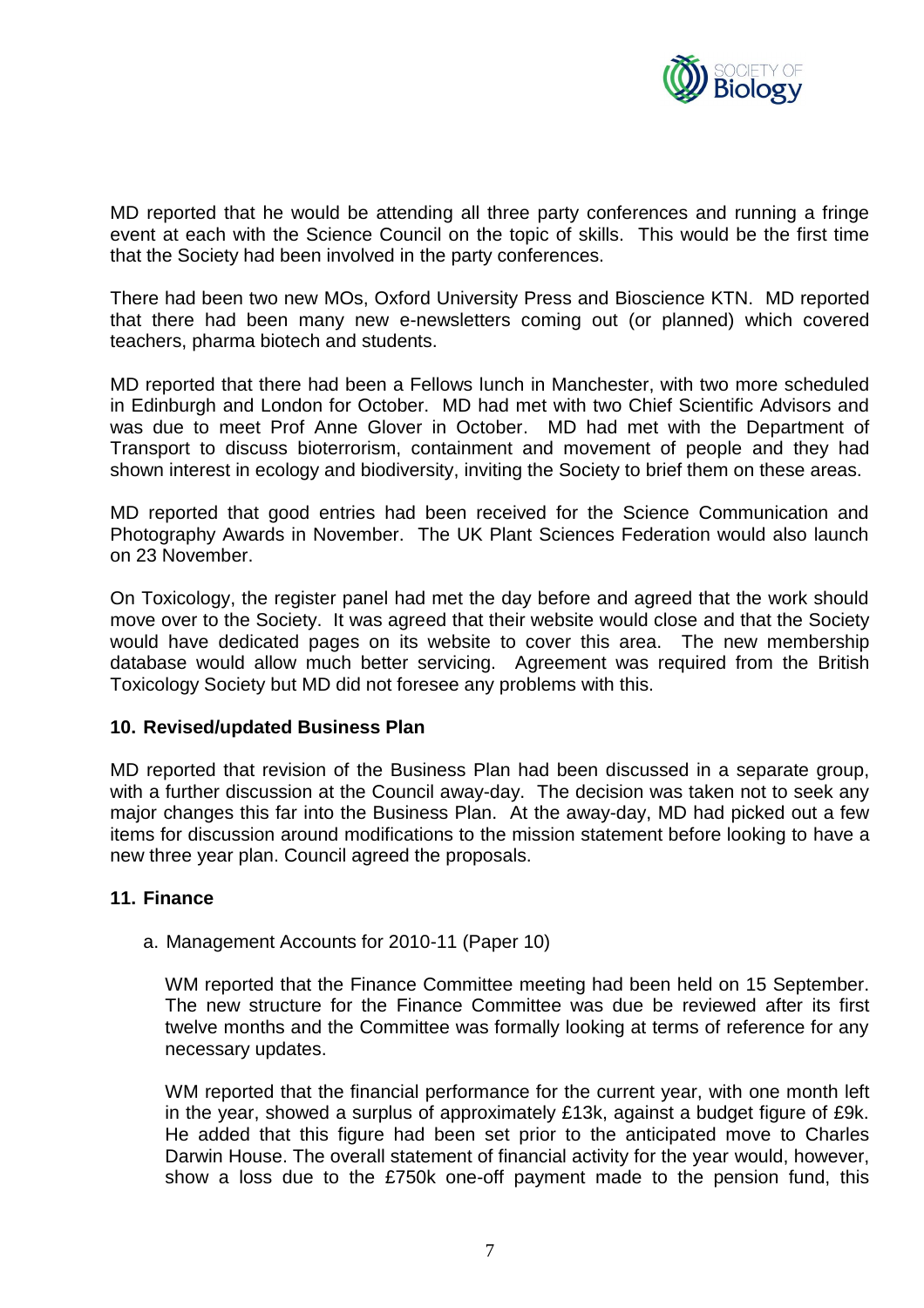

payment would reduce or eliminate the need to make additional payments to the fund.

The increase in staff expenditure had been small, despite the huge increase in activity and Council asked for their formal appreciation to be fed back to staff.

b. Budget for 2011-12 (Paper 11)

WM reported that the budget for 2011-12 had been reviewed in detail and that the Finance Committee were happy to recommend this to Council. On the pension scheme, it was anticipated that the Society would have no deficit or be in surplus due to the stock market improvement and the extra payment made, thus freeing up around £160k. WM added that some significant liabilities within the pension scheme would reduce over the next few years due to the death of Daya Nithianandan and two older staff members taking their pension. WM reported a possible further annual saving of £20k but this would require discussion between himself and MD due to its sensitive nature. The next valuation of the pension fund was due at the end of October. The Finance Committee had agreed that if there was no deficit in the pension fund, £50k should be spent on improving membership benefit by way of grants and subsidised activity.

The Society bid for funding on Accreditation was not successful but as this was an area in which Ministers were extremely interested, with high reputational risk, work would need to continue, taking the route of becoming self-financing. Another permanent member of staff was required for Accreditation and this had been accounted for in the budget. Council agreed.

MD added that six new staff would be joining the Society, four full-time and two parttime. Stephen Benn was due to start on 1 November and would be invited to speak to Council in December.

### **Decision: Council approved the budget for 2011-12 and the Reserves Policy**

WM reported that the Society had produced a risk register of activities undertaken by the Society and that this would be a good activity for the newly formed Audit Committee to consider. The Committee would be Chaired by Daniel Ross and cover the internal workings of the organization but not finance.

WM asked Council to agree the auditors fee of £8,500k, recommending that we continue with the current auditors. Given the review of cash flow, reserves and budgeted expenditure had been positive WM also asked Council to agree that the Society was a going concern for the next 12 months.

### **Decision: Council agreed to continuing with the auditors and the £8,500 fee**

**Decision: Council agreed the Society was a going concern for the next 12 months**